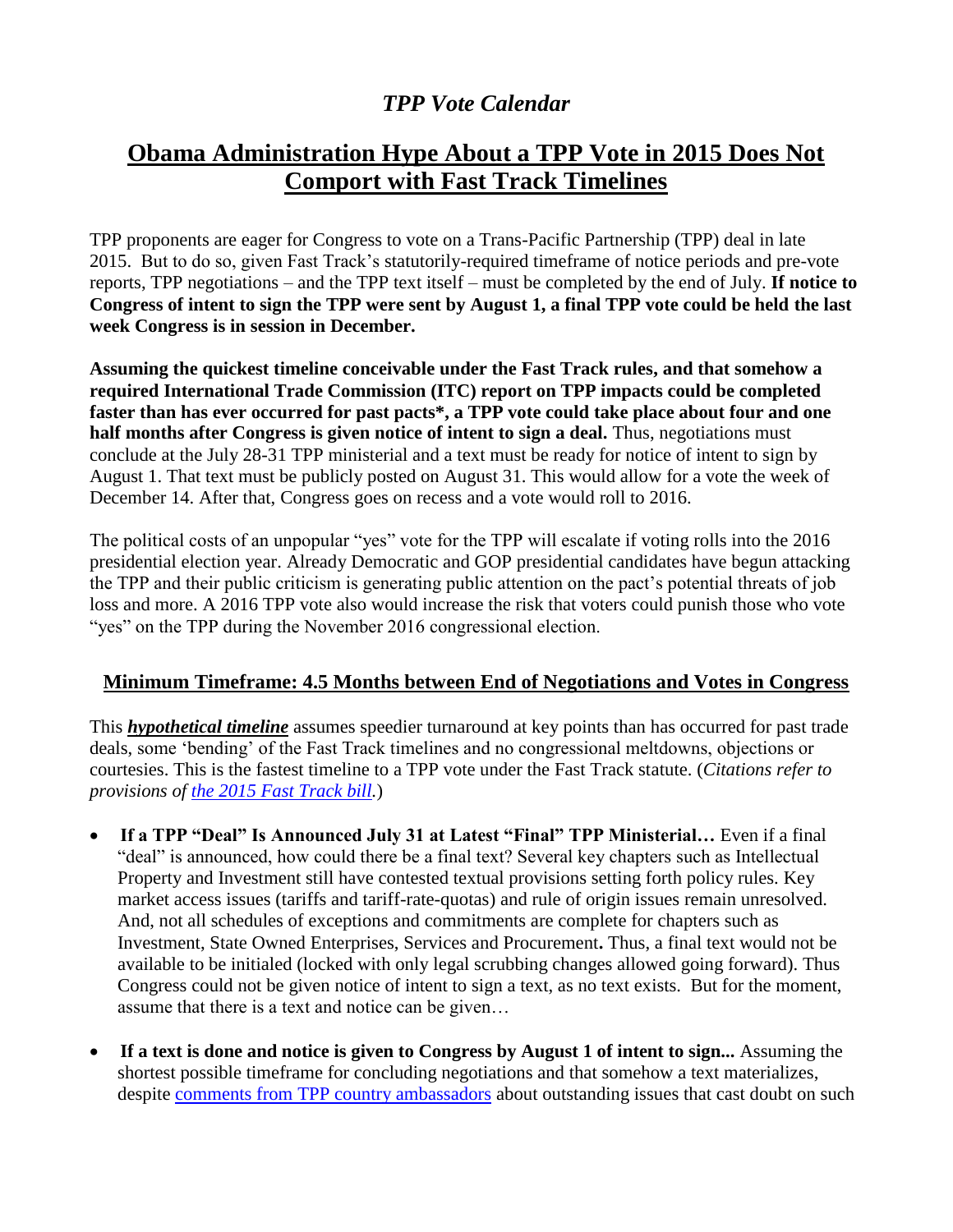a quick conclusion, a text would have to be initialed by August 1 and the 90-day notice given of intent to sign for President Obama to sign the deal on October 30.

- $\triangleright$  Minimum interval before signing: 90 calendar days. Fast Track requires the president to give Congress at least 90 days' notice before signing an agreement. (Sec.  $106(a)(1)(A)$ ) Also, at least 90 calendar days before signing the TPP, President Obama must provide the ITC with details of the agreement "as it exists at that time" and request the ITC to prepare an assessment of the probable economic effect of the agreement. (Sec.  $105(c)(1)$ ) The Obama administration has already requested the ITC to do its assessment even though it cannot provide final details. While the ITC refuses to answer whether it is fulfilling the administration's request to perform its assessment without a final TPP deal, *Inside U.S. Trade* [reports](http://insidetrade.com/inside-us-trade/itc-remain-silent-ngo-request-delay-tpp-analysis-until-final-deal) that "informed sources" believe this to be the case.
- **If that text is made public on August 31…** The Fast Track statute requires public posting of a text 30 days after the 90-day notice of intent to sign. This means that there are only 30 days of "cheating" time when the Office of the U.S. Trade Representative (USTR) can claim that it has a final text and give notice, but not really have a text. And, fudging in this way would require denying Congress access for 30 days to the text for which notice of intent to sign was given. That is to say that a final text probably will need to be done before notice of intent to sign can be given.
	- $\triangleright$  Minimum interval before text must be publicly posted: 30 days after completion and notice of intent to sign. (Sec. 106(a)(1)(B)) Also, within 30 days after the president notifies Congress of his intent to sign the TPP the official trade advisory committees must report their views on the pending agreement to the president, Congress and USTR. (Sec. 105(b)(4))
- If the TPP text is signed on October 30... That would require the legal scrub of the final text taking only 90 days or less, which might be possible if the current disagreement about which language versions would be official text is resolved with only English and Spanish being counted. Legal experts have been working on the legal scrub of completed TPP chapters in English [amid](http://insidetrade.com/inside-us-trade/mixed-expectations-progress-tpps-finale-appears-delayed-again)  [negotiations](http://insidetrade.com/inside-us-trade/mixed-expectations-progress-tpps-finale-appears-delayed-again) in effort to reduce the legal scrub time needed after the conclusion of negotiations. The legal scrub of U.S. trade agreements typically takes a few months. Given that work on the legal scrub has been ongoing, but also that there may be additional language in legal binding texts, it is unclear how much more time would be required after negotiations conclude. If a final scrubbed text were signed on October 30, that could start the 30-day countdown towards submitting implementing legislation.
	- $\triangleright$  Minimum interval before TPP implementing legislation could be submitted: 30 calendar days. Fast Track requires the president to wait at least 30 days after sending Congress the final signed legal text of the agreement to submit a pact's implementing legislation. Any time [after signing](http://www.finance.senate.gov/newsroom/chairman/release/?id=4ec9c2f4-22ae-4000-8b95-d37f8b34bb33)  [the TPP,](http://www.finance.senate.gov/newsroom/chairman/release/?id=4ec9c2f4-22ae-4000-8b95-d37f8b34bb33) the president may submit to Congress a "copy of the final legal text" and a draft statement of administrative action proposed to implement the agreement. (Sec.  $106(a)(1)(D)$ ) Thirty days after the president submits to Congress a copy of the final legal text of the TPP, he may submit to Congress an implementing bill for the agreement, an explanation of how the implementing bill would change U.S. laws to conform to the terms of the agreement, a final statement of administrative action proposed to implement the agreement, reports on projected environmental and employment impacts, a plan for implementing and enforcing the agreement, and other supporting information. (Sec.  $106(a)(1)(E)$ , Sec.  $105(d)(1)$  and 2), and Sec.  $105(e)$ )
- **If the TPP implementing legislation were submitted on November 30…** That would require the ITC to finish its statutorily required report on the TPP's projected U.S. economic impacts in record